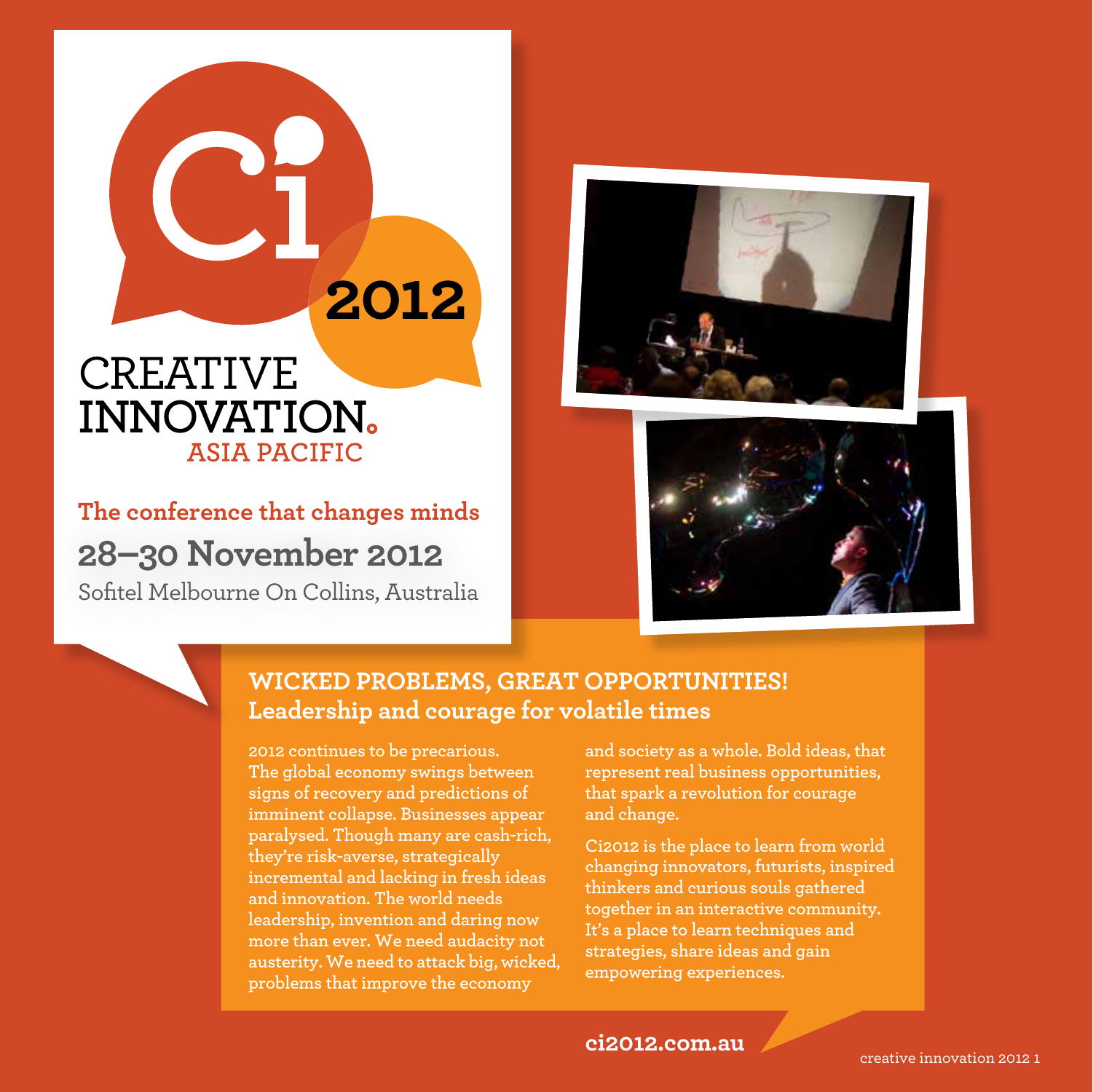## WEDNESDAY NOVEMBER 28 PRE-CONFERENCE DEEP CONVERSATIONS AND MASTER CLASSES

### **MORNING**

**Master Classes** 

(9.00am–12.00pm)

- **1. Scott Anthony (Singapore)** *Creating a Culture of Innovation*
- **2. Leigh Gassner & Steve Atkinson** *The Change Lab: solving complex social problems through design thinking*
- **3. Andrew & Gaia Grant** *Who Killed Creativity? …and how to get it back*
- **4. Tim Reid**  *A Killer Innovations Approach to Marketing Your Business*

#### **5. Charles Kovess**

*The Courage To Be Different: Powerful Strategies To Access Your Strength And Resilience To Avoid Following The Crowd!*

#### **Deep Conversation 1 over Lunch**  (12.15pm–2:15pm)

*Getting Unstuck! Using innovation to create change in large organisations and government*

With **Geoff Mulgan** (UK), **Dr Thomas Frey** (USA), **Scott Anthony** (Singapore), **Adam Kahane** (Canada) and the audience

### **AFTERNOON**

#### **Master Classes**  (2:30–5:30pm)

- 1. **Professor Richard Rumelt (USA)** *Strategic Diagnosis and Actions*
- 2. **Amantha Imber**  *Innovate like the heavyweights proven stuff, no fluff*
- 3. **Tim Dalmau and Jill Tideman** *Solving Wicked Problems in the Workplace*
- 4. **Gabrielle Dolan & Yamini Naidu** *Wicked Problems Need Wicked Stories*

### **EVENING**

**Deep Conversation 2 with Supper** (7:00–9:30pm)

*Now to Next: How will Science and Technology help solve our wicked problems?*

With **Baroness Susan Greenfield** (UK), **Michael T Jones** (USA), **Professor Nadia Rosenthal** (UK), **Dr Iain McGilchrist** (UK), **Jason Drew** (South Africa) and the audience

**Moderator: ABC's Robyn Williams**

*"Test fast, fail fast, adjust fast."* 

**Tom Peters**

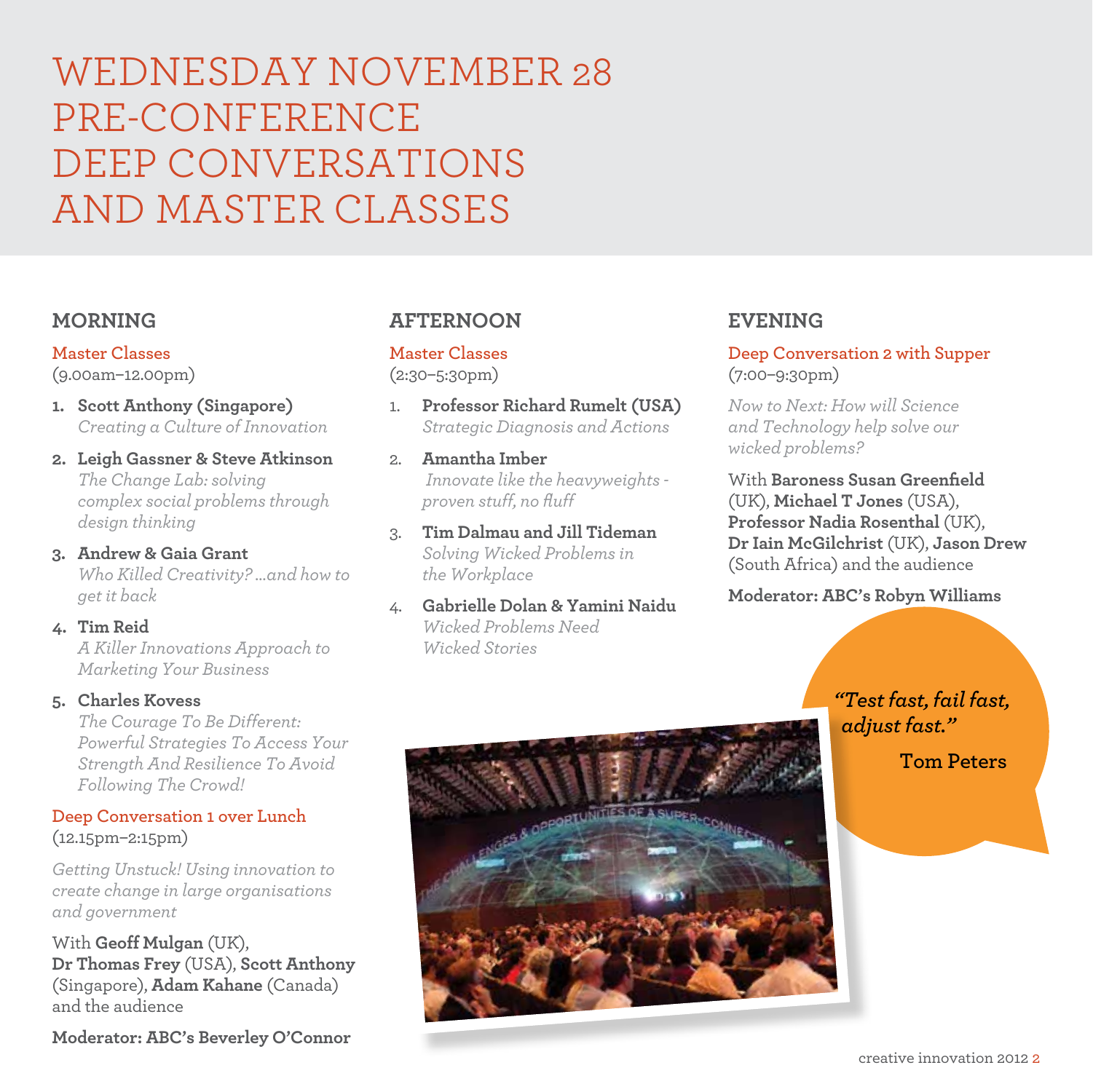# **DAY one thursday November 29**

**8.45am: The Official Opening of Ci2012 with VIPs (message from the Prime Minister, The Hon. Julia Gillard & the Victorian Treasurer Kim Wells MP), speakers, artists including a special performance from War Horse.**

**Following this, each session over the two day conference will involve keynote speakers, a scholarship winner (60 seconds) and will be followed by Q & A/debate with audience.**

#### **1. Wicked Problems, Great Opportunities! (9.45am)**

**Eric Knight – Economics consultant and Author** *Reframe Reframe: Solving the world's trickiest problems*

#### **Dr Megan Clark – CEO CSIRO**

*Large scale, multidisciplinary thinking: Working together to change the future*

#### **Adam Kahane (Canada) – Partner of Reos Partners and Associate Fellow at the Saïd Business School of the University of Oxford**

*Transformative Scenario Planning: Working Together to Change the Future*

**Moderator: Tim Dalmau**

#### **2. Who wants to live forever? (11.30am)**

**Professor Nadia Rosenthal (UK) – leading regenerative medicine researcher** *How will our bodies keep up with technology and what will that mean to society?*

**Professor Silviu Itescu – Biotech entrepreneur, Founder and Executive Director Mesoblast** *Stem Cell Therapies... Clinical reality or dream?*

**Baroness Susan Greenfield (UK) – Director of the Institute for the Future of the Mind and Professor of Pharmacology at Oxford University**

*The Impact of Technology: Making the Most of the 21st Century Mind*

**Moderator: Dr Elizabeth Finkel**

#### **1.00pm – 2.30pm Conversations at Lunchtime**

**Subject matter lunch hot spots around the Sofitel with selected speakers and provocateurs – Choose your area of interest**

#### **3. Start-up reality! From idea to market (2.30pm)**

**Ruslan Kogan – Serial Entrepreneur, Pioneer of online retail, Founder and CEO of Kogan.com** *From Garage to Global: The "Just Do It" attitude toentrepreneurship*

**Professor Robin Batterham AO – President of the Australian Academy of Technological Sciences and Engineering, Kernot Professor of Engineering at the University of Melbourne**  *Innovation in large companies - the three essentials*

**Jason Drew (South Africa) – International business leader, Serial entrepreneur and Sustainability expert** *From Industrial revolution to sustainability revolution the business of fixing our future*

**Moderator: Doron Ben-Meir**

#### **4. The Asian Century and Innovation (4.30pm)**

#### **Bernard Salt – National Partner for KPMG Demo Group; Writer and Columnist**

*Re-Imagining the Asian Middle-class in the 2020s: Why the Rise of China will Forge the World's Strongest Consumer Market*

**Scott Anthony (Singapore) – President Innosight, Author:** *The Innovator's Guide to Growth: Putting Disruptive Innovation to Work* **and** *The Silver Lining: An Innovation Playbook for Uncertain Times* **(Harvard Business Press)** *Innovation Lessons from Asia and Driving Growth in Emerging Markets* 

**Moderator: Michael Johnson – CEO of Kokoda Capital Group**

#### **GALA CONFERENCE DINNER 7.00 – 11.00pm**

**Sofitel Melbourne On Collins Ballroom 25 Collins Street Melbourne** 

**Entertainment features Melbourne Sings, Stefan Cassomenos, Pot-Pourri and the mind reader Michael Pope! This dinner is proudly supporting Creativity Australia's** *With One Voice* **programs.**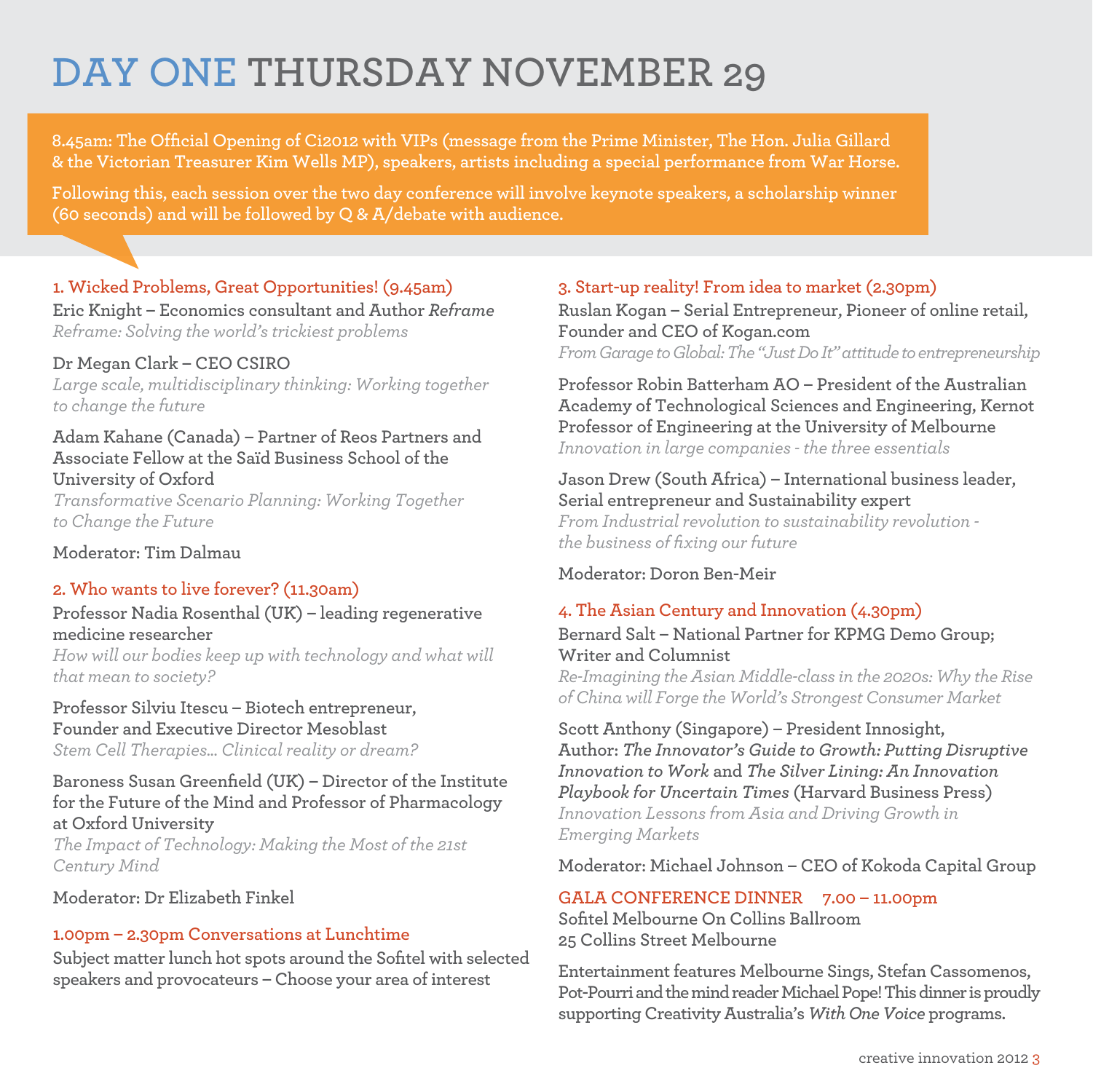## **DAY two Friday November 30**

## *"As human beings, our greatest achievement lies not in remaking the world, but in remaking ourselves."*  **Mohandas Ghandi**

#### **5. Where is technology taking us? (9.00 am)**

**Michael T Jones (USA) – Chief Technology Advocate, Google** *The future enters by the back door: How and why learning must change with advancing technology*

#### **Geoff Mulgan (UK) – Chief Executive of NESTA, the UK's National Endowment for Science, Technology and the Arts**

*Innovations in and around Government: Is democracy keeping up with the pace of social and technological change?*

#### **Michael Harte - Chief Information Officer, CBA**

*Technology-led acceleration: passion, creativity and innovation in a corporate environment.*

#### **Dr Thomas Frey (USA) – Executive Director and Senior Futurist at DaVinci Institute, currently Google's top-rated futurist speaker. Author of the groundbreaking 2011 book**  *Communicating with the Future*

*2 Billion Jobs to Disappear by 2030! Driverless Cars, Teacherless Schools, and Printable Houses: We're in for a Wild Ride*

#### **12 noon-1:30pm CONVERSATIONS AT LUNCHTIME**

**Subject matter lunch hot spots around the Sofitel with selected speakers and provocateurs – Choose your area of interest**

#### **6. High Performing Workplaces (1.30pm)**

**Steve Vamos – Founding President, Society for Knowledge Economics, Director Telstra, Medibank and David Jones** *Wicked Conversations! …that drive alignment and innovation*

**Professor Richard Rumelt (USA) – UCLA Chair in Business and Society, global leader on strategy** *Keys to Good Strategy in Volatile Times*

**Michael Rennie – Managing Partner, McKinsey & Company** *Love, Fear and High Performance*

#### **7. Courage, thinking and leadership to create a successful future (3.30pm)**

**Dr Iain McGilchrist (UK) – Author of** *The Master and his Emissary: The Divided Brain and the Making of the Western World*

*Why things are not what they seem: the courage to think differently*

**Li Cunxin – Author** *Mao's Last Dancer Mao's last dancer – lessons of creativity and courage*

#### **Wade Davis (USA) – Anthropologist, Explorer-in-Residence National Geographic Society**

*The Wayfinders: Why Ancient Wisdom Matters in the Modern World*